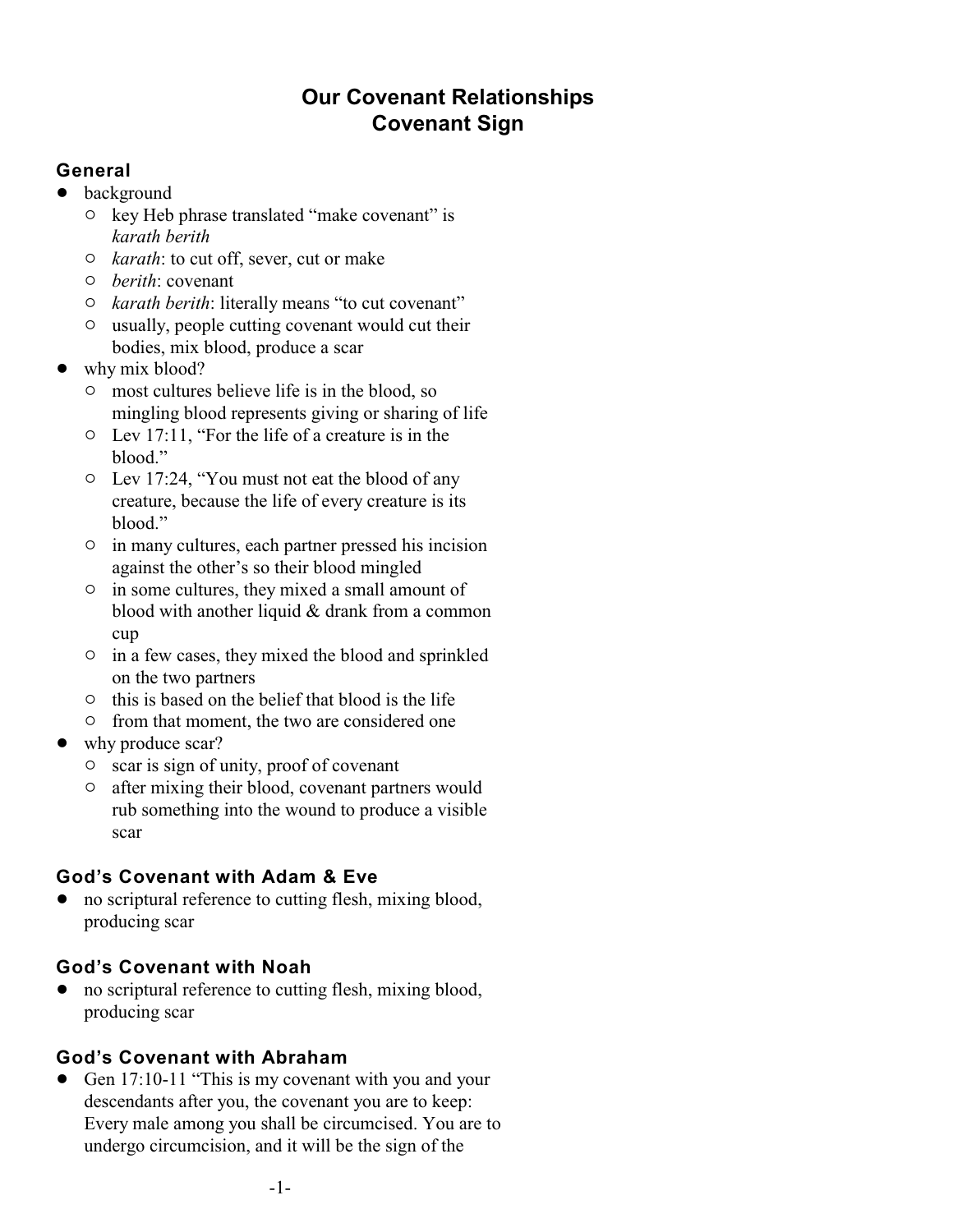covenant between me and you."

- " "covenant" is *berith*
- $\circ$  What was the sign of this covenant?
- Acts 7:8, "Then he gave Abraham the covenant of circumcision. And Abraham became the father of Isaac and circumcised him eight days after his birth."
	- $\circ$  What title does this verse give to the covenant?

### **God's First Covenant with Israel**

- Ex 12:44, 48, at the original Passover in Egypt, any slave or alien living among the Jews must be circumcised before he could celebrate Passover
- ! Ex 24:8 (after animal sacrifice), "Moses then took the blood, sprinkled it on the people and said, 'This is the blood of the covenant that the Lord has made with you in accordance with all these words.'"
	- $\circ$  What's the significance of the phrase, "blood of the covenant"?
- $\bullet$  Lev 12:3, "On the eighth day the boy is to be circumcised."
	- $\circ$  How does this relate to the covenant?

#### **God's Second Covenant with Israel**

- Deut 10:16, "Circumcise your hearts, therefore, and do not be stiff-necked any longer."
	- $\circ$  What does "circumcise your hearts" mean?
- Isa 49:15-16

Can a mother forget the baby at her breast and have no compassion on the child she has borne?

Though she may forget,

I will not forget you!

See, I have engraved you on the palms of my hands; your walls are ever before me.

- $\circ$  Who is speaking in this verse?
- $\circ$  What sign of the covenant does this verse describe and what does it suggest?

#### **David and Jonathan's Covenant**

- ! 1 Sam 18:3, "And Jonathan made a covenant with David because he loved him as himself."
	- " "made a covenant" (Heb *karath berith*)
	- " What does *karath berith* mean?
- 1 Sam 20:16, "So Jonathan made a covenant with the house of David, saying, 'May the Lord call David's enemies to account."
	- " "made a covenant" (Heb *karath*), cut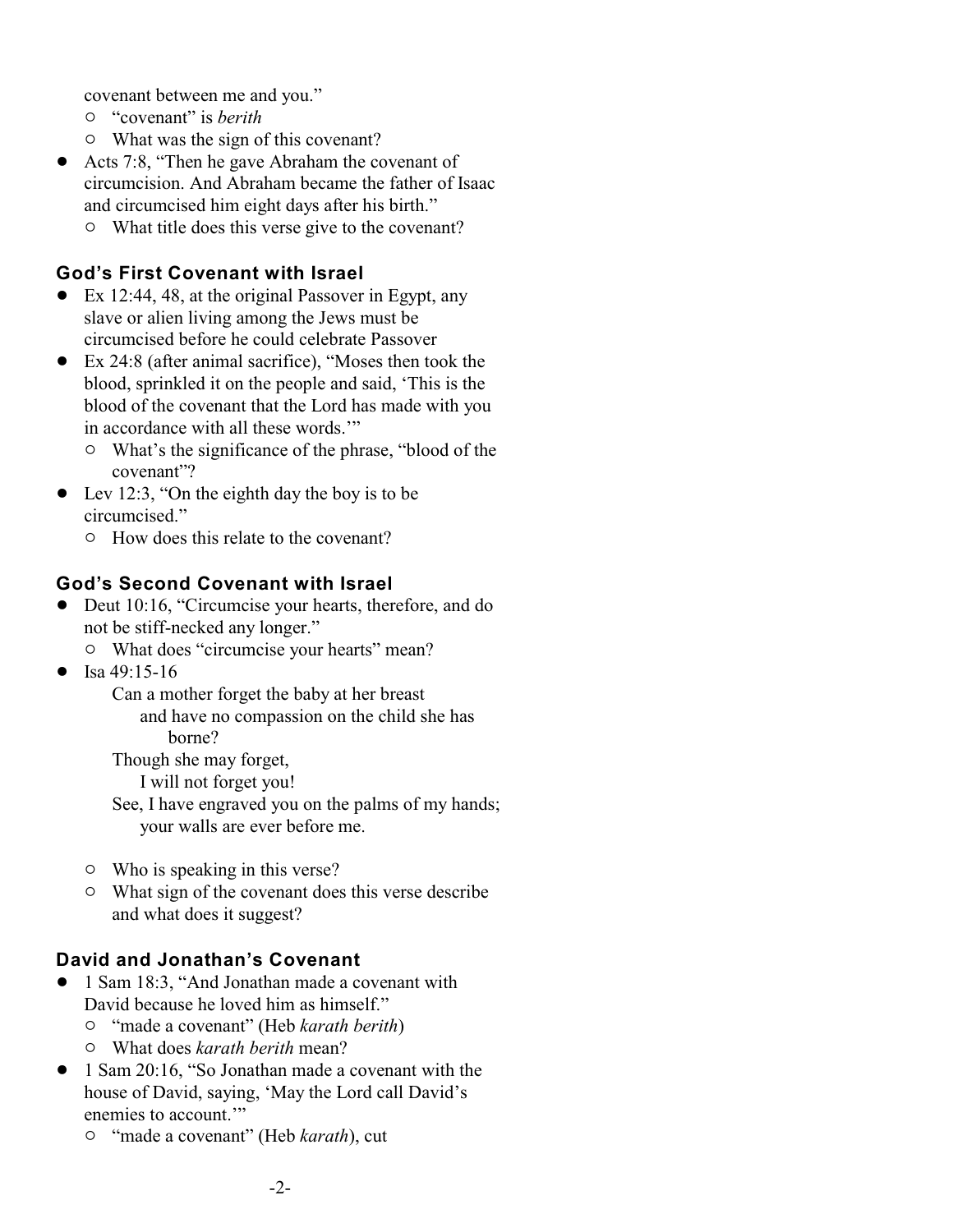# **God's Covenant with David**

• no scriptural reference to cutting flesh, mixing blood, producing scar

### **God's Covenant with Christians**

- ! At Jesus' crucifixion, in what ways was he cut or blood drawn from his body?
- Jn 20:27, "Then he said to Thomas, 'Put your finger here; see my hands. Reach out your hand and put it into my side. Stop doubting and believe."
	- $\circ$  How does this relate to scars as signs of a covenant?
- ! What was cut and scar of Abraham's covenant with God?
- Rom 2:29, " $\dots$  circumcision is circumcision of the heart, by the Spirit, not by the written code."
	- $\circ$  Context: whether Christians must be circumcised to be saved
	- $\circ$  Where have we seen "circumcision of the heart" and what was its significance?
	- $\circ$  According to Romans 2:29, how is circumcision of the heart done?
		- Does this verse refer to the human spirit, Holy Spirit, or both?
- Col 2:11 "In him you were also circumcised, in the putting off of the sinful nature, not with a circumcision done by the hands of men but with the circumcision done by Christ."
	- " "sinful nature" (Gk: *sarx*): figuratively (Larry's defn), a mindset focused on worldly existence, on behavior compatible with the world system which is dominated by sin
	- $\circ$  What does it mean for us to be circumcised, to put off the flesh?
	- $\circ$  According to this verse, who performs this circumcision?
	- $\circ$  How did he do that?
	- $\circ$  Is this something Christ does unilaterally?
	- $\circ$  What was the predominant characteristic of your former sinful nature, which you retained when you became a Christian?
	- What specific steps must you take to "circumcise" your heart," to "put off your flesh"?
- Jn 14:20 "On that day you will realize that I am in my Father, and you are in me, and I am in you."

# **God's New Covenant with Israel**

no scriptural reference to cutting flesh, mixing blood, producing scar